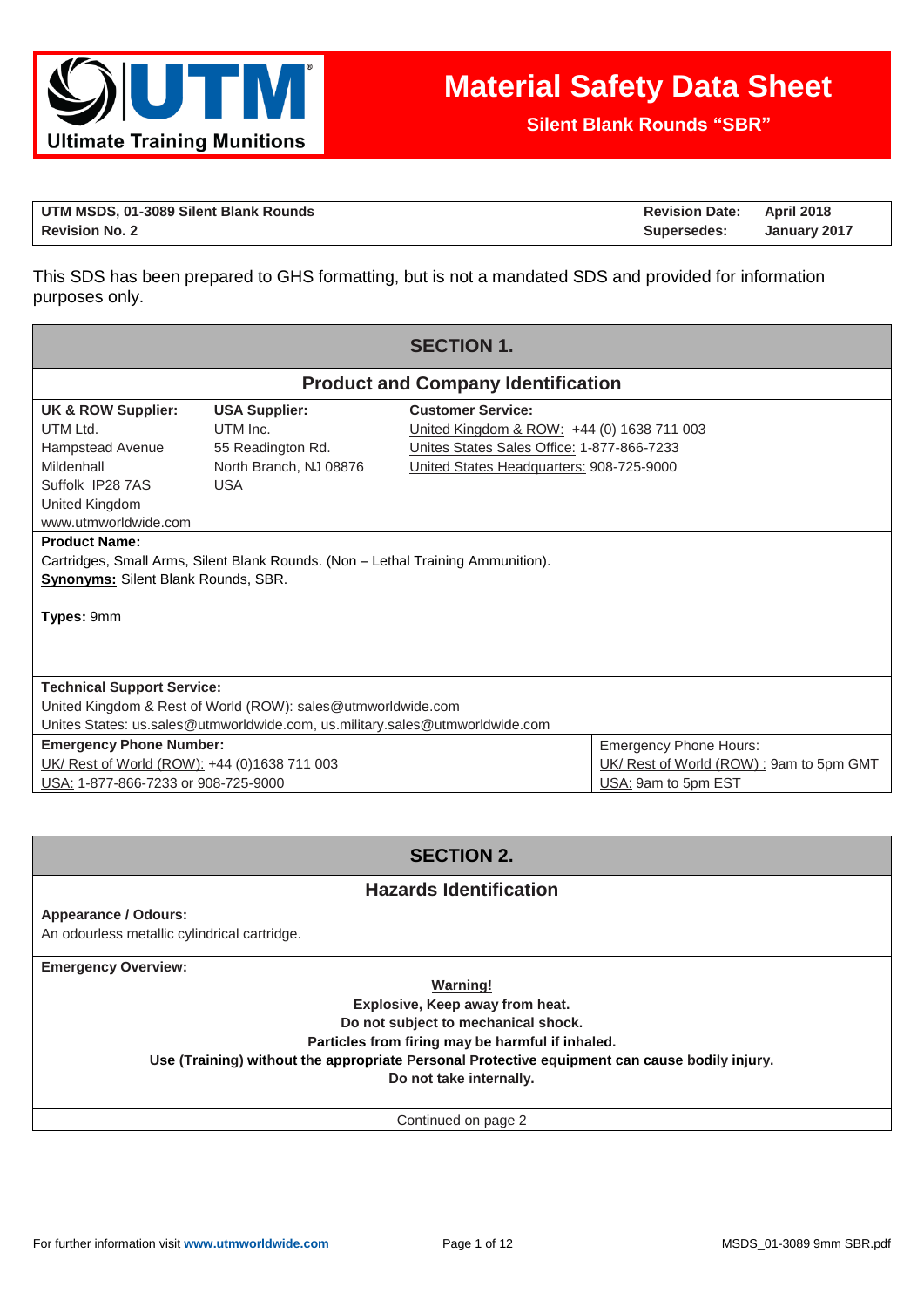# **SECTION 2. Hazards Identification (continued) Specific Physical Hazards Arising From Product:** Packaged and Loose cartridges could function (cook-off) if exposed to an external heat source in excess of 135˚C (275˚F) and could produce low velocity fragments which could cause eye injury or superficial skin wounds. **Caution:** When UTM training ammunition is fired, small amounts of particles can be emitted as well as gases. Upon over exposure this can be slightly irritating to the eye and respiratory tract. Emitted particles and or gases may contain trace amounts of harmful substances. **OSHA Regulatory Status:** This product contains material (s) considered hazardous by the OSHA Hazard Communication Standard (29 CFR 1910.1200). This product contains potential carcinogens as listed by OSHA, IARC or NTP. (Note: Potential carcinogens as listed by OSHA, IARC or NTP are contained within the spent cartridge case, and do not vent to atmosphere under normal firing or handling conditions.) **United Nations Hazard Classification:** Classification 1.4S **United Nations Designation:** UN0014 **Potential Health Effects:** Notes: This product unused is composed of various components sealed inside a metallic cartridge. Normal handling of this product in this condition poses no threat of exposure from harmful materials. It is unlikely that the concentration of particles one would be exposed to from normal firing of this product would be sufficient to cause any of the effects listed. Lead: Ingestion of large amounts of Lead can cause abdominal pain, constipation, cramps, nausea and/or vomiting. Chronic exposure to Lead can cause kidney damage, anaemia, reproductive effects, developmental effects and permanent nervous system damage in humans including changes in cognitive function. Barium Nitrate: Irritation to eyes, skin, upper respiratory system; skin burns; gastroenteritis; muscle spasm; slow pulse, extrasystoles; hypokalemia Antimony (III) Sulphide: Harmful by inhalation and if swallowed. May be harmful in contact with the skin. Skin, eye and respiratory irritant. Chronic exposure may lead to kidney or liver damage. Tetrazene: May be harmful if swallowed or inhaled. Skin and eye irritant. Pentrite: Is a known coronary vasodilator and ingestion or inhalation may result in a lowering of blood pressure. Skin and eye irritant. **Medical Conditions Aggravated by Exposure:** There are no medical conditions known to be aggravated by exposure to this product in its solid un-fired form. Exposure to Lead can aggravate Anemia , Cardiovascular and Respiratory Disease. **Potential Environmental Effects:** No Data. Lead has been shown to be toxic to aquatic species.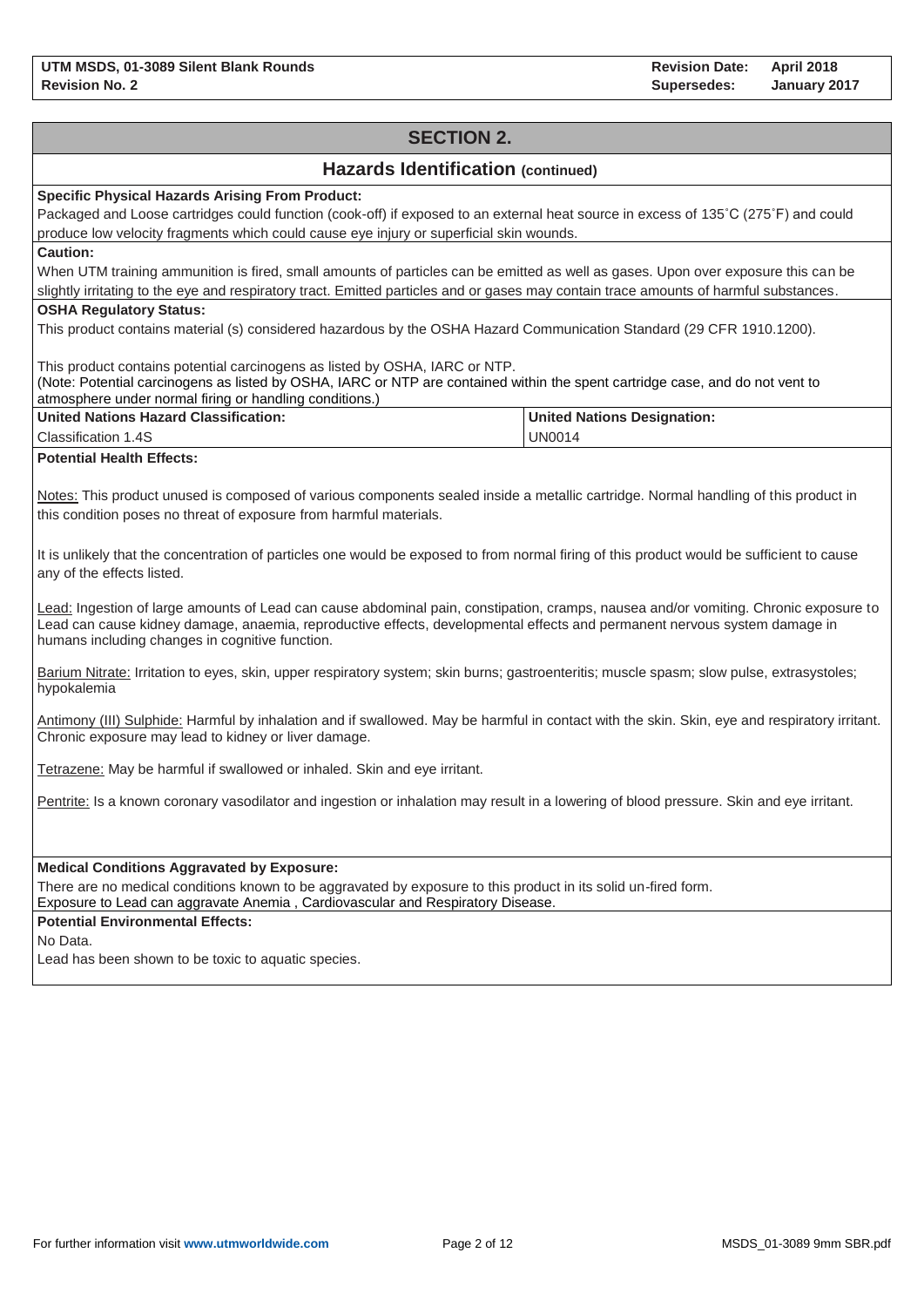### **SECTION 3.**

### **Components.**

Product may contain the components listed below.

| Component                |                          | Percentage by weight of cartridge | CAS#       |  |
|--------------------------|--------------------------|-----------------------------------|------------|--|
| <b>CARTRIDGE CASE</b>    |                          |                                   |            |  |
|                          | Silicon                  | $< 1.0\%$                         | 7440-21-3  |  |
|                          | Iron                     | $< 0.5\%$                         | 7439-89-6  |  |
|                          | Copper                   | 2.4%                              | 7440-50-8  |  |
|                          | Zinc                     | $< 1.0\%$                         | 7440-66-6  |  |
|                          | Lead                     | $<0.2\%$                          | 7439-92-1  |  |
| <b>Aluminium Case</b>    | <b>Bismuth</b>           | $< 1.0\%$                         | 7440-69-9  |  |
|                          | Aluminium                | 38.3%                             | 7429-90-5  |  |
|                          | Magnesium                | $< 1.0\%$                         | 7439-95-4  |  |
|                          | Manganese                | $< 1.0\%$                         | 7439-96-5  |  |
|                          | Chromium                 | $<0.2\%$                          | 7440-47-3  |  |
|                          | Tin                      | $< 0.1\%$                         | 7440-31-5  |  |
|                          | Titanium                 | $< 0.1\%$                         | 7440-32-6  |  |
|                          | Carbon                   | $<0.1\%$                          | 7440-44-0  |  |
|                          | Iron                     | 44%                               | 7439-89-6  |  |
|                          | Lead                     | $<0.2\%$                          | 7439-92-1  |  |
| <b>Steel Slide</b>       | Manganese                | $< 1.0\%$                         | 7439-96-5  |  |
|                          | Sulfur                   | $<0.2\%$                          | 7704-34-9  |  |
|                          | Silicon                  | $<0.2\%$                          | 7440-21-3  |  |
|                          | Phosphorous              | $< 0.1\%$                         | 7723-14-0  |  |
|                          | Copper                   | 4.9%                              | 7440-50-8  |  |
|                          | Iron                     | < 0.1%                            | 7439-89-6  |  |
| <b>Primer Cups</b>       | Lead                     | $< 0.1\%$                         | 7439-92-1  |  |
|                          | Zinc                     | 2.6%                              | 7440-66-6  |  |
| O Ring                   | <b>Nitrile</b>           | $< 0.5\%$                         | Not Listed |  |
| <b>Nose</b>              | Polyamide 66             | 9.2%                              | 32131-17-2 |  |
| <b>PRIMERS (REAR)</b>    |                          |                                   |            |  |
|                          | Lead Trinitroresorcinate | $<0.3\%$                          | 15245-44-0 |  |
|                          | <b>Barium Nitrate</b>    | $<0.3\%$                          | 10022-31-8 |  |
|                          | Antimony (III) Sulphide  | $< 0.1\%$                         | 1345-04-6  |  |
| <b>Primary Explosive</b> | Tetrazene                | $< 0.1\%$                         | 109-27-3   |  |
|                          | <b>Lead Dioxide</b>      | $< 0.1\%$                         | 1309-60-0  |  |
|                          | Minium                   | $< 0.1\%$                         | 1314-41-6  |  |
|                          | Penthrite                | $< 0.1\%$                         | $78-11-5$  |  |

Percentage of non reduced hazard substance as a percentage of the weight of the finished assembled round is 0.67% but this material is contained within the case of the spent cartridge.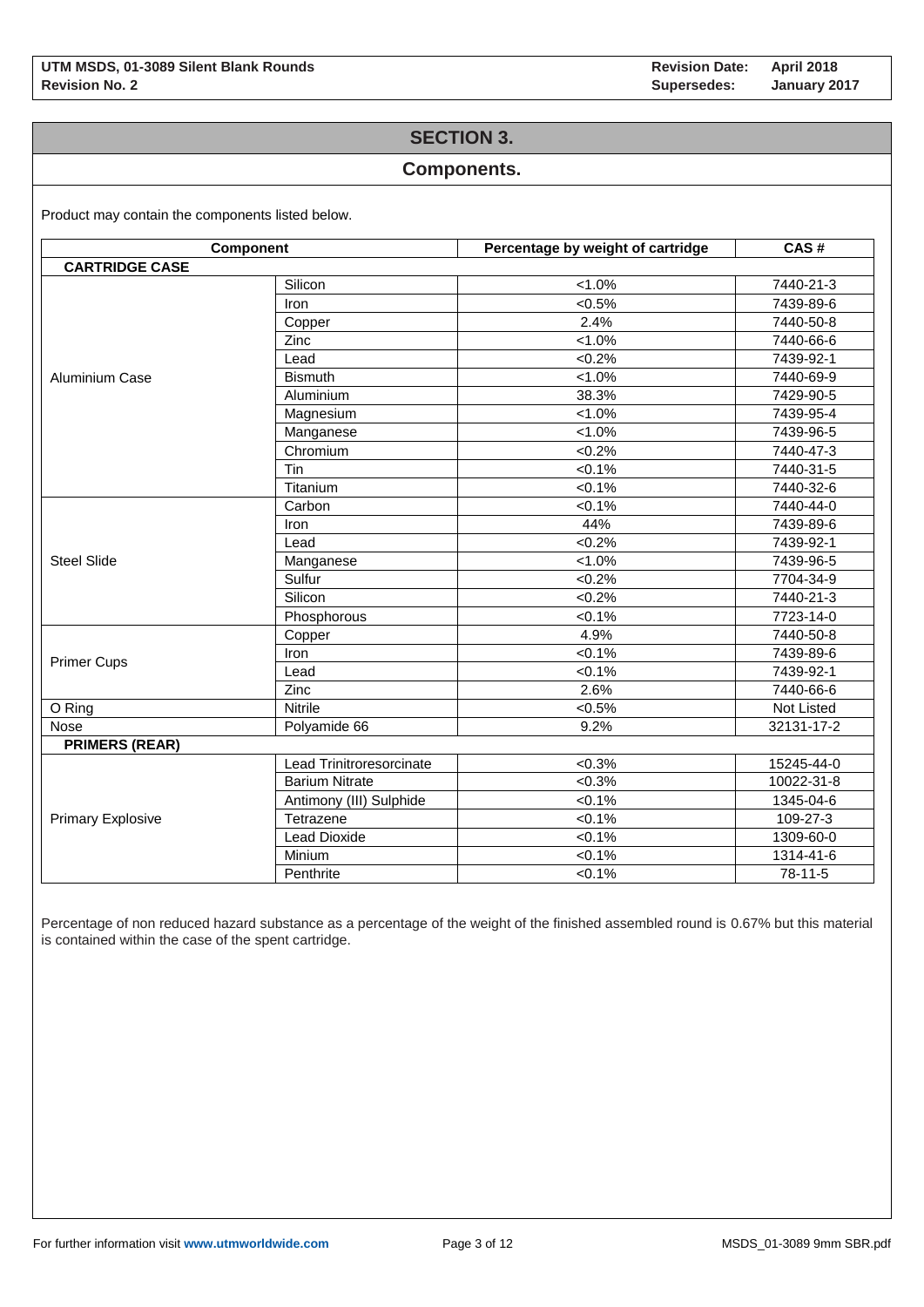# **SECTION 4.**

### **First Aid Measures**

### **\* Eye Contact:**

Immediately flush out fume or particles with large amounts of water for at least 15 minutes, occasionally lifting the upper and lower eyelids. If eye irritation develops, call a physician Immediately.

#### **\*Skin Contact:**

Wash skin with plenty of soap and water.

### **\*Inhalation:**

If symptoms of lung irritation occur (coughing, wheezing or breathing difficulty), remove from exposure area to fresh air immediately. If breathing has stopped, perform artificial respiration. Keep affected person warm and at rest. Get medical attention immediately.

**Ingestion:**

If ingested, immediately call a physician.

Items marked with an asterisk (\*) are conditions associated with the firing or discharge of the product and under normal conditions of transportation and handling of the product would not be a risk.

# **SECTION 5.**

## **Fire Fighting Measures**

#### **Flammable Properties:**

May detonate if heated to 135˚C (275˚F).

### **Suitable Extinguishing Media:**

Flood area with water. If no water is available, carbon dioxide, dry chemical or earth may be used.

Cool the containing vessel with a water jet in order to prevent the ammunition from functioning (cook-off).

Use water to cool ordinary surrounding combustibles.

Use flooding quantities of water.

Use wide fog pattern nozzle to stop any low velocity fragments.

### **Specific Hazards Arising From Product:**

Packaged and Loose cartridges could function (cook-off) due to direct exposure to an external heat source and could produce low velocity metallic fragments which could cause eye injury or superficial skin wounds.

### **Protective Equipment & Precautions for Fire-fighters:**

Wear full fire-fighter protective equipment including face shield or SCBA.

Minimum recommended distance for rescue personnel 10 meters (11 yards).

Evacuate the area to a radius of 100 meters (110 yards).

# **SECTION 6.**

## **Accidental Release Measures**

#### **Methods for Containment:**

Spills of this material should be handled carefully. Do not subject materials to mechanical shock. A spill of this material will normally not require emergency response team capabilities.

#### **Methods for Clean-up:**

If ammunition packing case should rupture, any loose cartridges should be placed into UTM classified packaging and the lid carefully secured.

Damaged/ Defective Ammunition should be quarantined into UTM classified packaging and disposed of in accordance with local instructions for defective ammunition, such as burnt in a standard ammunition incinerator.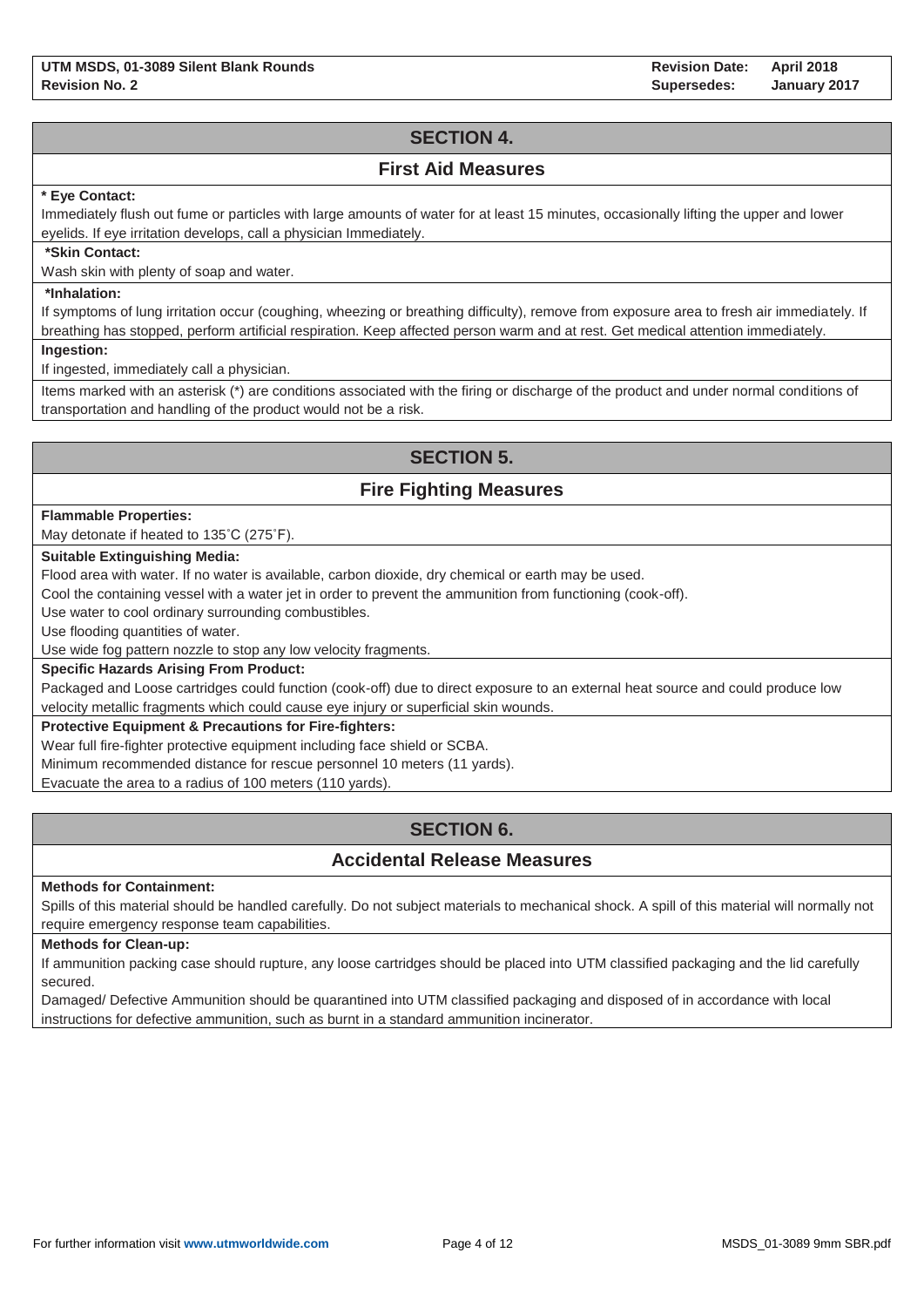# **SECTION 7. Handling & Storage Handling:** Keep out of reach of any unauthorized personnel. Keep out of reach of children. Wash hands thoroughly with soap and warm water after handling and before eating or smoking. Ergonomic lifting techniques to be applied when lifting ammunition cartons. **Storage, including any incompatibilities:** Keep out of reach of any unauthorized personnel. Keep out of reach of children. Packaged ammunition should be stored in a cool dry environment in a common ammunition lockup (magazine). Avoid striking the primer of an unchambered cartridge. Ammunition should be disposed of as defective ammunition if any of the following conditions occur: Storage temperatures exceed 90°C (195°F).

- Evidence of corrosion.
- Physical damage.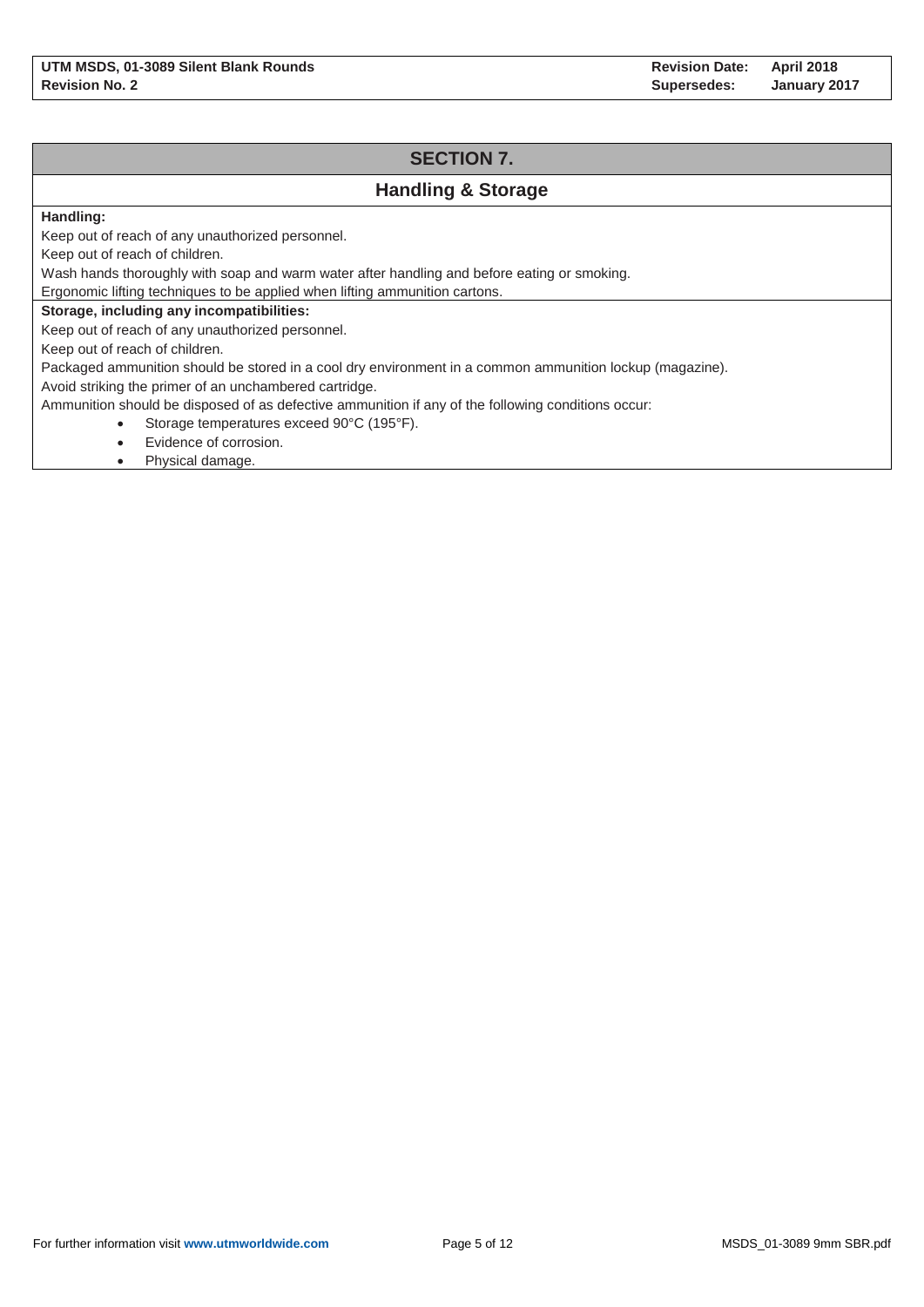# **SECTION 8.**

# **Exposure Controls / Personal Protection (PPE)**

|                          | <b>Component</b>         | CAS#              | <b>OSHA PEL-TWA</b>   | <b>ACGIH TLV-TWA</b>    |
|--------------------------|--------------------------|-------------------|-----------------------|-------------------------|
| <b>CARTRIDGE CASE</b>    |                          |                   |                       |                         |
|                          | Silicon                  | 7440-21-3         | 15mg/m <sup>3</sup>   | $10$ mg/m $3$           |
|                          | Iron                     | 7439-89-6         | None Listed           | No Limit Established    |
|                          | Copper                   | 7440-50-8         | $0.1$ mg/m $3$        | $0.2$ mg/m $3$          |
|                          | Zinc                     | 7440-66-6         | None Listed           | No Limit Established    |
|                          | Lead                     | 7439-92-1         | $0.05$ mg/m $3$       | $0.15$ mg/m $3$         |
| Aluminium Case           | <b>Bismuth</b>           | 7440-69-9         | None Listed           | No Limit Established    |
|                          | Aluminium                | 7429-90-5         | 15mg/m <sup>3</sup>   | $10$ mg/m $3$           |
|                          | Magnesium                | 7439-95-4         | None Listed           | No Limit Established    |
|                          | Manganese                | 7439-96-5         | 5mg/m <sup>3</sup>    | $0.2$ mg/m $3$          |
|                          | Chromium                 | 7440-47-3         | $1 \,\mathrm{mg/m^3}$ | $0.5$ mg/m $3$          |
|                          | Tin                      | 7440-31-5         | 2mg/m <sup>3</sup>    | No Limit Established    |
|                          | Titanium                 | 7440-32-6         | None Listed           | No Limit Established    |
|                          | Carbon                   | 7440-44-0         | 15mg/m <sup>3</sup>   | 2mg/m <sup>3</sup>      |
|                          | Iron                     | 7439-89-6         | None Listed           | No Limit Established    |
|                          | Lead                     | 7439-92-1         | $0.05$ mg/m $3$       | $0.15$ mg/m $3$         |
| <b>Steel Slide</b>       | Manganese                | 7439-96-5         | 5mg/m <sup>3</sup>    | 5mg/m <sup>3</sup>      |
|                          | Sulfur                   | 7704-34-9         | None Listed           | No Limit Established    |
|                          | Silicon                  | 7440-21-3         | 15mg/m <sup>3</sup>   | $10$ mg/m $3$           |
|                          | Phosphorous              | 7723-14-0         | $0.1$ mg/m $3$        | $0.1$ mg/m <sup>3</sup> |
|                          | Copper                   | 7440-50-8         | $0.1$ mg/m $3$        | $0.2$ mg/m $3$          |
| <b>Primer Cups</b>       | Iron                     | 7439-89-6         | None Listed           | No Limit Established    |
|                          | Lead                     | 7439-92-1         | $0.05$ mg/m $3$       | $0.15$ mg/m $3$         |
|                          | Zinc                     | 7440-66-6         | None Listed           | No Limit Established    |
| O Ring                   | Nitrile                  | <b>Not Listed</b> | None Listed           | No Limit Established    |
| Nose                     | Polyamide 66             | 32131-17-2        | None Listed           | No Limit Established    |
| <b>PRIMERS (REAR)</b>    |                          |                   |                       |                         |
|                          | Lead Trinitroresorcinate | 15245-44-0        | $0.05$ mg/m $3$       | $0.15$ mg/m $3$         |
| <b>Primary Explosive</b> | <b>Barium Nitrate</b>    | 10022-31-8        | $0.5$ mg/m $3$        | No Limit Established    |
|                          | Antimony (III) Sulphide  | 1345-04-6         | $0.5$ mg/m $3$        | $0.5$ mg/m $3$          |
|                          | Tetrazene                | 109-27-3          | None Listed           | No Limit Established    |
|                          | <b>Lead Dioxide</b>      | 1309-60-0         | $0.05$ mg/m $3$       | $0.05$ mg/m $3$         |
|                          | Minium                   | 1314-41-6         | None Listed           | No Limit Established    |
|                          | Penthrite                | 78-11-5           | None Listed           | No Limit Established    |

**Continued on page 7**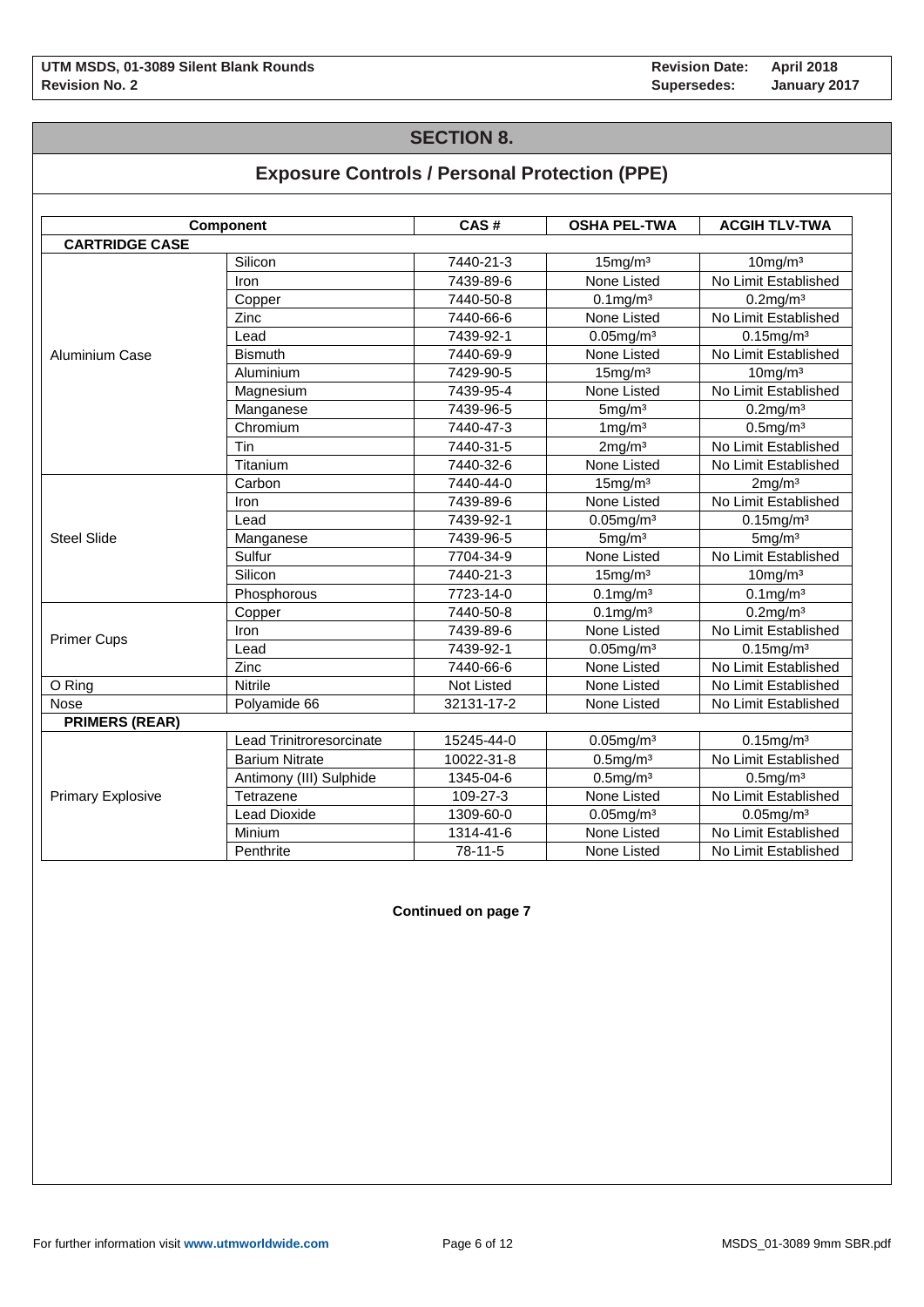| UTM MSDS, 01-3089 Silent Blank Rounds                                                                                                   | <b>Revision Date:</b> | <b>April 2018</b> |
|-----------------------------------------------------------------------------------------------------------------------------------------|-----------------------|-------------------|
| <b>Revision No. 2</b>                                                                                                                   | Supersedes:           | January 2017      |
| <b>Engineering Controls:</b>                                                                                                            |                       |                   |
| Normal handling of this product requires no special controls.                                                                           |                       |                   |
| When Firing product local exhaust ventilation is recommended if significant dusting occurs or fumes are generated. Otherwise, use       |                       |                   |
| exhaust ventilation with explosion-proof ventilation.                                                                                   |                       |                   |
| <b>Eye / Face Protection:</b>                                                                                                           |                       |                   |
| Normal handling of this product requires the use safety glasses.                                                                        |                       |                   |
| When training with product always wear the appropriate PPE based on the type of training.                                               |                       |                   |
| Always wear UTM Face Mask and UTM approved Goggles when engaging in Force-on-Force training.                                            |                       |                   |
| <b>Hand Protection:</b>                                                                                                                 |                       |                   |
| Not normally needed for handling this product.                                                                                          |                       |                   |
| When training with the UTM product always wear the appropriate PPE base on the type of training.                                        |                       |                   |
| Always wear UTM Protective Gloves when engaging in Force-on-Force training.                                                             |                       |                   |
| <b>Skin Protection:</b>                                                                                                                 |                       |                   |
| Not normally needed for handling this product.                                                                                          |                       |                   |
| When training with product always wear the appropriate PPE base on the type of training.                                                |                       |                   |
| Always wear a minimum of two layers of loose fitting clothing with no exposed skin when engaging in Force-on-Force training.            |                       |                   |
| <b>Respiratory Protection:</b>                                                                                                          |                       |                   |
| Not normally needed when handling this product.                                                                                         |                       |                   |
| If when firing the airborne concentrations exceed the above listed exposure limits wear respiratory protection in accordance with local |                       |                   |
| regulations.                                                                                                                            |                       |                   |
| <b>Hearing Protection:</b>                                                                                                              |                       |                   |
| When firing cartridges if noise levels exceed maximum regulatory levels it is advised that hearing protection is worn.                  |                       |                   |
| <b>General Hygiene:</b>                                                                                                                 |                       |                   |
| Do not eat, drink, or smoke while using this product.                                                                                   |                       |                   |
| When firing, avoid breathing fumes and smoke.                                                                                           |                       |                   |
| Wash hands thoroughly after use.                                                                                                        |                       |                   |
| <b>Safety Phrases:</b>                                                                                                                  |                       |                   |
| For Hazardous Composition substances: S16, S22, S23, S29, S33, S35, S37, S39.                                                           |                       |                   |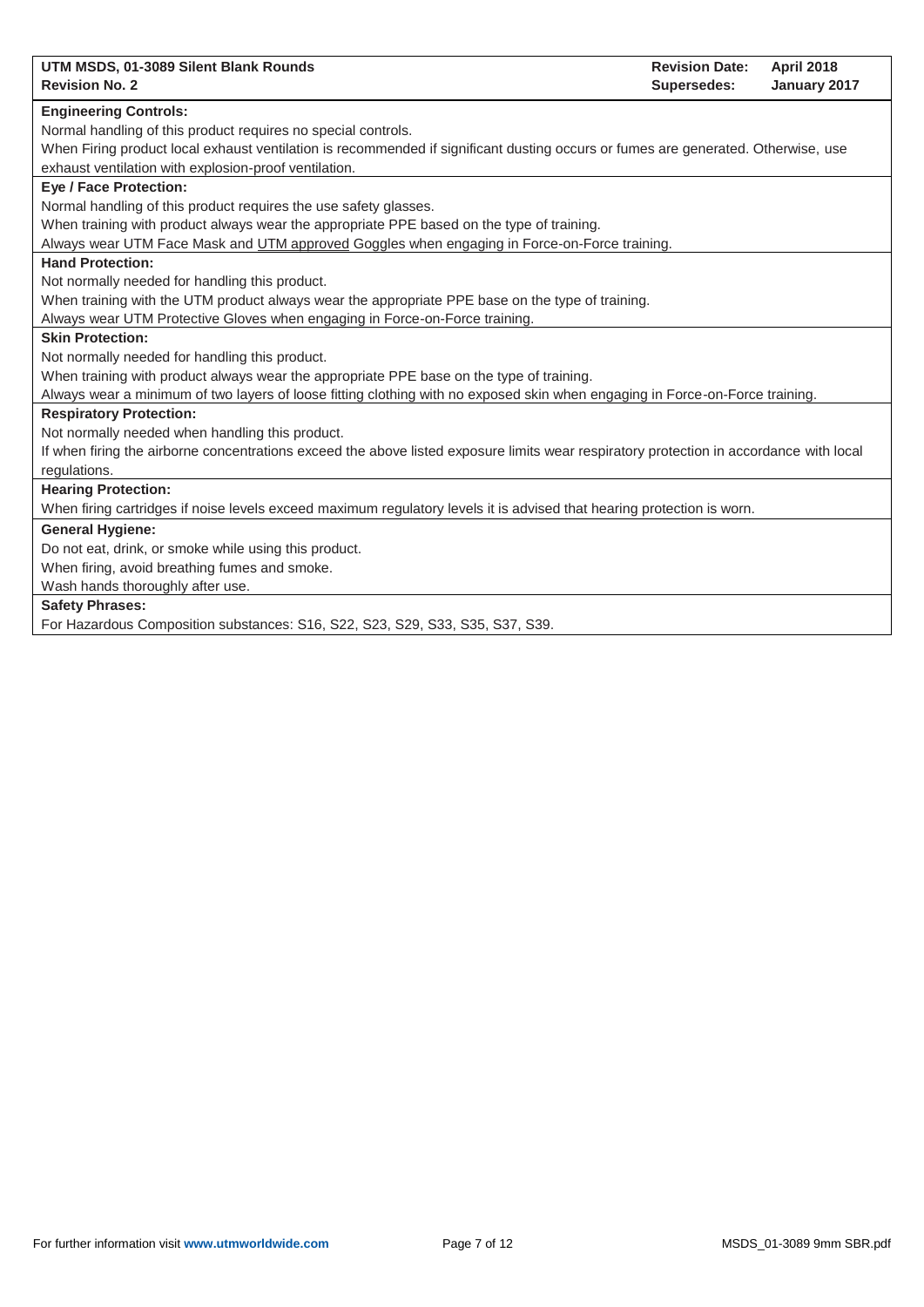## **SECTION 9.**

## **Physical & Chemical Properties**

**Appearance (colour, physical form, shape):**

Cylindrical Cartridge - Aluminium (turned). Having a white plastic tip.

| <b>Property</b>                                                          | <b>Value</b>                                                                  | <b>Property</b>                                                      | <b>Value</b>                                                                  |
|--------------------------------------------------------------------------|-------------------------------------------------------------------------------|----------------------------------------------------------------------|-------------------------------------------------------------------------------|
| Odour:                                                                   | None                                                                          | <b>Partition Coefficient:</b><br>N-Octanol/water:                    | Not applicable                                                                |
| <b>Odour Threshold:</b>                                                  | Not applicable                                                                | <b>Auto-Ignition</b><br>Temperature:                                 | Cartridges could<br>spontaneously function (cook<br>off) at 135 ° C (275 ° F) |
| <b>Physical State:</b>                                                   | Multi component assembly<br>with water soluble marking<br>paste               | <b>Decomposition</b><br>Temperature:                                 | Not Applicable                                                                |
| PH:                                                                      | Not applicable                                                                | <b>Heat Value:</b>                                                   | Not applicable                                                                |
| <b>Melting/Freezing</b><br>Point:                                        | Not applicable                                                                | <b>Particle Size:</b>                                                | Not applicable                                                                |
| <b>Initial Boiling Point &amp;</b><br><b>Boiling Range:</b>              | Not applicable                                                                | <b>Volatile Organic</b><br><b>Compounds (VOC)</b><br><b>Content:</b> | Not applicable                                                                |
| <b>Flash Point:</b>                                                      | Cartridges could<br>spontaneously function (cook<br>off) at 135 ° C (275 ° F) | <b>Softening Point:</b>                                              | Not applicable                                                                |
| <b>Evaporation Rate:</b>                                                 | Not applicable                                                                | <b>Pour Point:</b>                                                   | Not applicable                                                                |
| <b>Flammability (solid,</b><br>gas):                                     | Not applicable                                                                | <b>Viscosity:</b>                                                    | Not applicable                                                                |
| <b>Upper/Lower</b><br><b>Flammability or</b><br><b>Explosive Limits:</b> | Not applicable                                                                | <b>Bulk Density:</b>                                                 | Not applicable                                                                |
| <b>Vapour Density:</b>                                                   | Not applicable                                                                | <b>Percent Volatile:</b>                                             | Not applicable                                                                |
| <b>Vapour Pressure:</b>                                                  |                                                                               | <b>Saturated Vapour</b><br><b>Concentration:</b>                     | Not applicable                                                                |
| <b>Specific Gravity or</b><br>relative Density:                          | Not applicable                                                                | <b>Molecular Weight:</b>                                             | Not applicable                                                                |
| Solubility:                                                              | Insoluble                                                                     | <b>Molecular Formula:</b>                                            | Not applicable                                                                |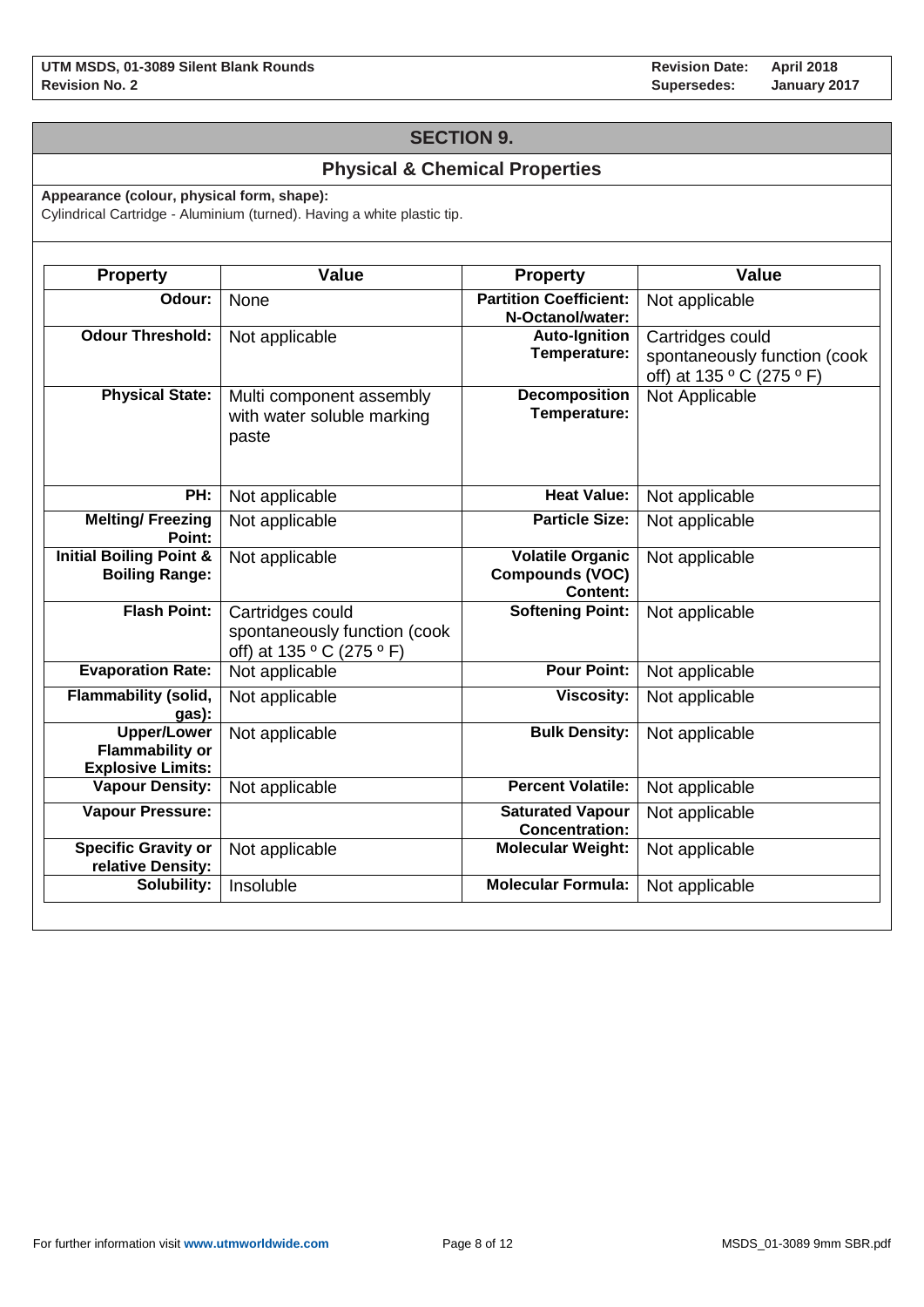**Revision Date: Supersedes: April 2018 January 2017**

## **SECTION 10.**

## **Stability & Reactivity**

### **Stability:**

Product stable under normal use.

Normal operating temperature conditions between -5˚C (40˚F) and 40˚C (104˚F).

#### **Conditions to Avoid:**

Cartridge may function if the primer is inadvertently struck. Avoid subjecting to mechanical shock.

Product could spontaneously function if heated to 135°C (275°F).

#### **Incompatible Materials:**

Acids, Alkalis, Ammonia, Acetylene, Caustics Chlorine, Halogenated Hydrocarbons, corrosive or strong oxidizing substances.

### **Hazardous Decomposition Products:**

Nitrogen Oxides, Carbon and Carbon Oxides.

Other dust and fumes may also be produced.

### **Possibility of Hazardous reactions:**

No reported reactions.

## **SECTION 11.**

### **Toxicological Information**

| Oral LD 50:                                                                           |
|---------------------------------------------------------------------------------------|
| No Data.                                                                              |
| Dermal LD 50:                                                                         |
| No Data.                                                                              |
| <b>Inhalation LC 50:</b>                                                              |
| No Data.                                                                              |
| <b>Risk Phrases:</b>                                                                  |
| For hazardous composition substances: R1, R3, R5, R6, R19, R21, R22, R36, R50, R67.   |
| <b>Sub Chronic/ Chronic Toxicity:</b>                                                 |
| No Data                                                                               |
| <b>Carcinogenicity:</b>                                                               |
| No Data                                                                               |
| <b>Mutagenicity:</b>                                                                  |
| This product is not known or reported to be mutagenic.                                |
| <b>Reproductive, Teratogenicity, Or Developmental Effects:</b>                        |
| This product is not known or reported to cause reproductive or developmental effects. |
| <b>Neurological Effects:</b>                                                          |
| This product is not known or reported to cause neurological effects.                  |
|                                                                                       |
| <b>Interactions With Other Chemicals Which Enhance Toxicity:</b>                      |
| $\blacksquare$                                                                        |

None known or reported.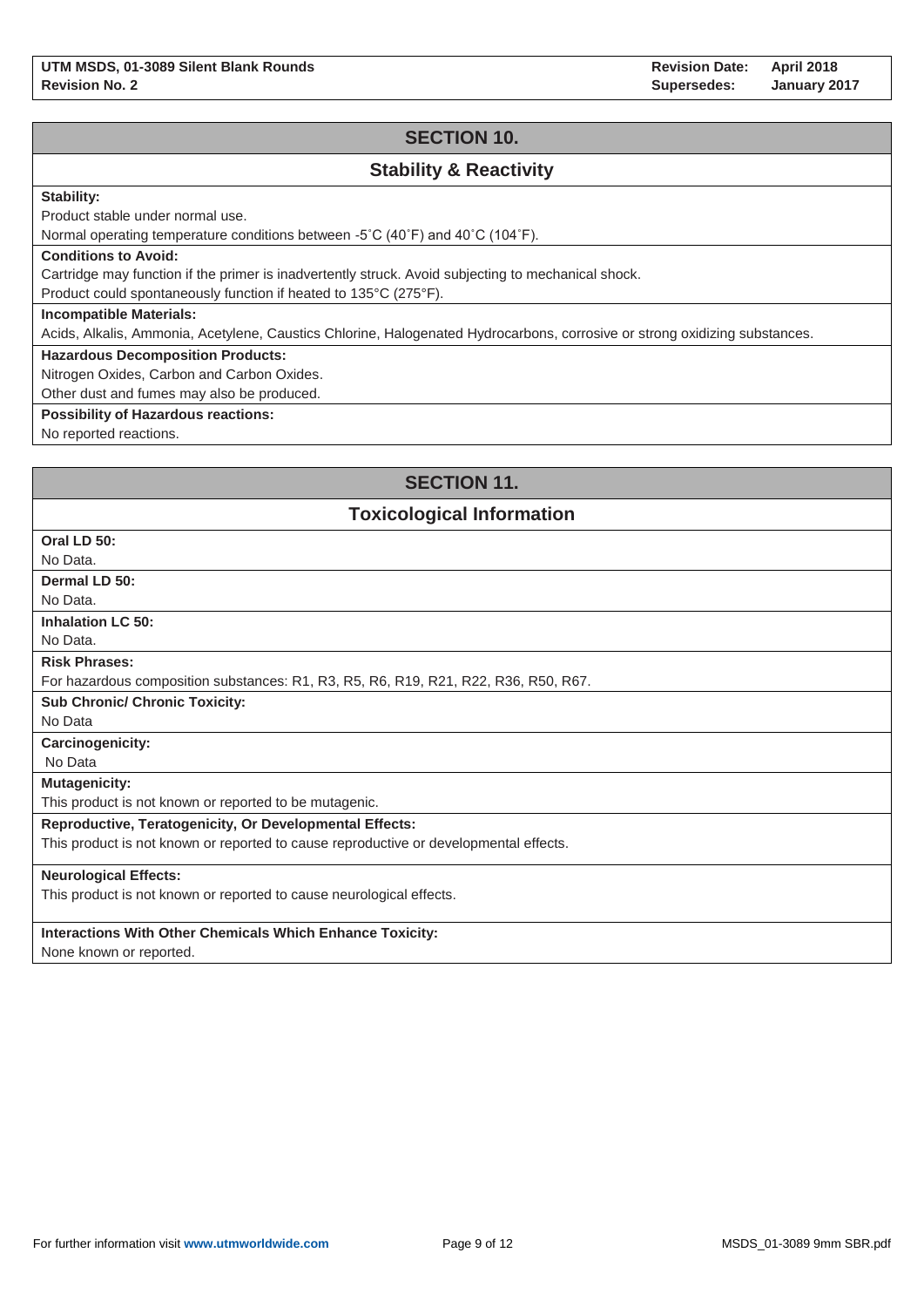# **SECTION 12.**

## **Ecological Information**

**Eco-toxicity/ Persistence/ Degradability/ Mobility:** 

Data Known:

Nitrocellulose: LC50 > 1000 mg/l (fish, invertebrates, algae).

### **Bioaccumulation / Accumulation:**

None known or reported.

**Other Adverse Effects:**

None known or reported.

# **SECTION 13.**

# **Disposal Information**

**Disposal :**

Disposal should be in accordance with applicable regional, national and local laws and regulations. Local regulations may be more stringent than regional or national requirements. This information presented below only applies to the material as supplied after firing. The identification based on characteristic (s) or listing may not apply if the material has not been fired or has been otherwise contaminated.

Damaged (Non-functioned) rounds:

Quarantined in classified packaging and disposed in accordance with local instructions for defective small arms ammunition.

Faulty (Non-functioned) ammunition:

Quarantined in classified packaging and disposed in accordance with local instructions for defective small arms ammunition.

Special precautions for landfill or incineration:

Damaged or defective ammunition may contain live explosive compound within the 'primers'.

Care should be taken when feeding the damaged or defective ammunition into an incinerator.

Personal Protective Equipment suitable to the burning work must be worn at all times.

(Note: Toxicity reports into spent cartridges have been carried out and may, subject to local regulations, be suitable for landfill disposal. Copies of the reports are available on request.)

# **SECTION 14.**

### **Transportation Information**

**Basic Shipping Information:**

| Proper Shipping Name:         | Cartridges, Small Arms                                   |
|-------------------------------|----------------------------------------------------------|
| Hazard Class:                 | 1.4S                                                     |
| Subsidiary Hazard Class:      | Not Applicable                                           |
| <b>Identification Number:</b> | <b>UN0014</b>                                            |
| Packing Group:                | Packaging Group II, Substances presenting medium danger. |
|                               | Packaging Group III, Substances presenting low danger.   |

#### **Special Comments:**

UTM Training ammunition is to be afforded the same handling and usage restriction as applied to common live ammunition. Ammunition shipped domestically in the US can be reclassified as ORM-D or ORM-D Air (within guidelines). See 49 CFR 173.63 for ORM-D reclassification.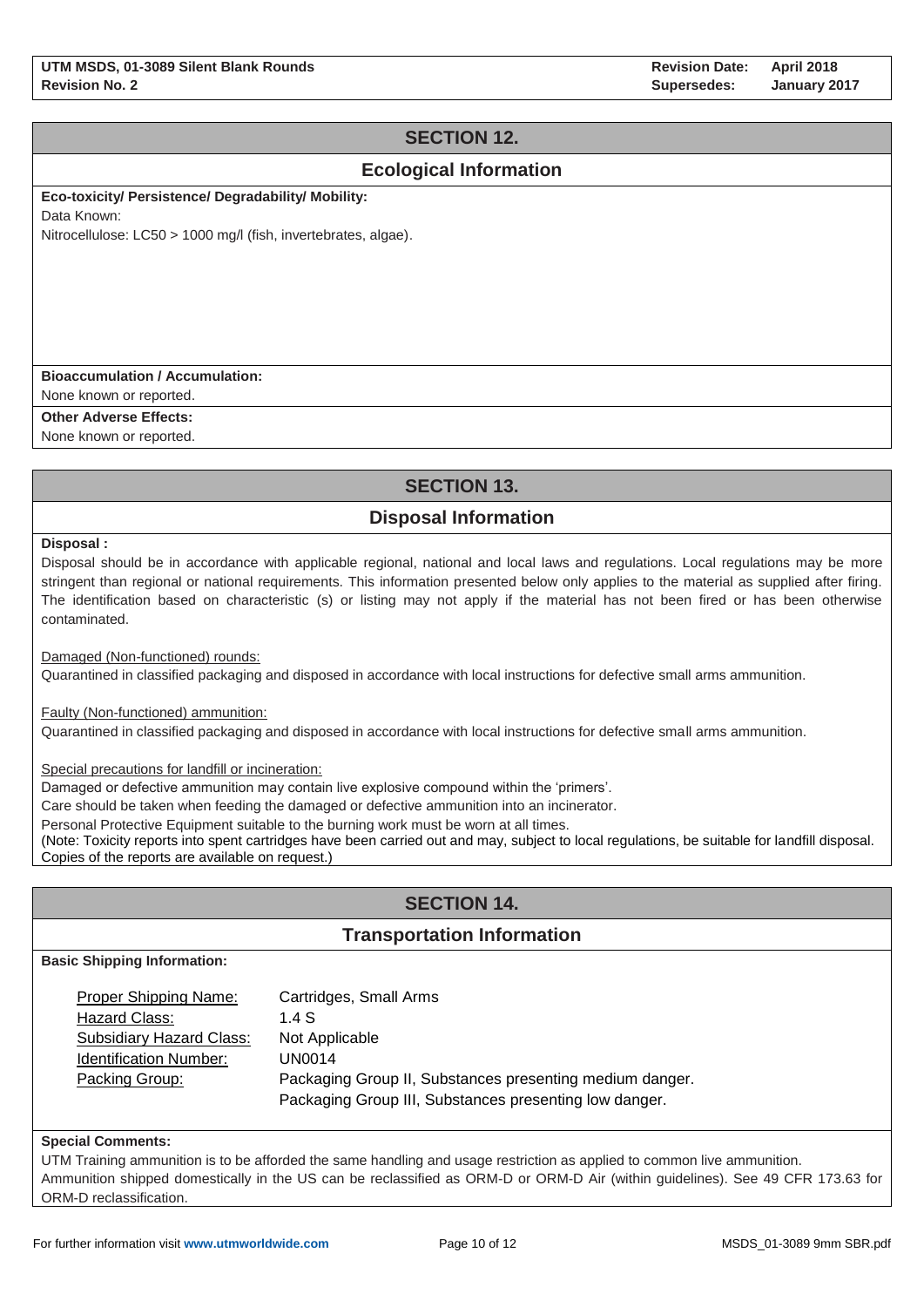**Revision Date: Supersedes: April 2018 January 2017**

## **SECTION 15.**

## **Regulatory Information**

### **TSCA Inventory Status:**

Components of this product are listed on the Toxic Substance Control Act inventory.

#### **CERCLA:**

|                          | Component                | CAS#       | <b>RCRA Waste #</b> | Final RQ Pounds (Kg) |
|--------------------------|--------------------------|------------|---------------------|----------------------|
| <b>CARTRIDGE CASE</b>    |                          |            |                     |                      |
|                          | Silicon                  | 7440-21-3  | Not Listed          | Not Listed           |
|                          | <b>Iron</b>              | 7439-89-6  | Not Listed          | Not Listed           |
|                          | Copper                   | 7440-50-8  | Not Listed          | 5000 (2270)          |
|                          | Zinc                     | 7440-66-6  | Not Listed          | 1000 (454)           |
|                          | Lead                     | 7439-92-1  | Not Listed          | 10(4.54)             |
| Aluminium Case           | <b>Bismuth</b>           | 7440-69-9  | Not Listed          | Not Listed           |
|                          | Aluminium                | 7429-90-5  | Not Listed          | Not Listed           |
|                          | Magnesium                | 7439-95-4  | Not Listed          | Not Listed           |
|                          | Manganese                | 7439-96-5  | Not Listed          | Not Listed           |
|                          | Chromium                 | 7440-47-3  | Not Listed          | 5000 (2270)          |
|                          | Tin                      | 7440-31-5  | Not Listed          | <b>Not Listed</b>    |
|                          | Titanium                 | 7440-32-6  | Not Listed          | <b>Not Listed</b>    |
|                          | Carbon                   | 7440-44-0  | <b>Not Listed</b>   | <b>Not Listed</b>    |
|                          | <b>Iron</b>              | 7439-89-6  | <b>Not Listed</b>   | Not Listed           |
|                          | Lead                     | 7439-92-1  | <b>Not Listed</b>   | 10(4.54)             |
| <b>Steel Slide</b>       | Manganese                | 7439-96-5  | <b>Not Listed</b>   | Not Listed           |
|                          | Sulfur                   | 7704-34-9  | Not Listed          | Not Listed           |
|                          | Silicon                  | 7440-21-3  | Not Listed          | Not Listed           |
|                          | Phosphorous              | 7723-14-0  | Not Listed          |                      |
|                          | Copper                   | 7440-50-8  | Not Listed          | 5000 (2270)          |
|                          | Iron                     | 7439-89-6  | Not Listed          | Not Listed           |
| <b>Primer Cups</b>       | Lead                     | 7439-92-1  | Not Listed          | 10(4.54)             |
|                          | Zinc                     | 7440-66-6  | Not Listed          | 1000 (454)           |
| O Ring                   | <b>Nitrile</b>           | Not Listed | Not Listed          | Not Listed           |
| Nose                     | Polyamide 66             | 32131-17-2 | Not Listed          | Not Listed           |
| <b>PRIMERS (REAR)</b>    |                          |            |                     |                      |
|                          | Lead Trinitroresorcinate | 15245-44-0 | Not Listed          | Not Listed           |
|                          | <b>Barium Nitrate</b>    | 10022-31-8 | Not Listed          | <b>Not Listed</b>    |
|                          | Antimony (III) Sulphide  | 1345-04-6  | Not Listed          | 5000 (2270)          |
| <b>Primary Explosive</b> | Tetrazene                | 109-27-3   | Not Listed          | Not Listed           |
|                          | <b>Lead Dioxide</b>      | 1309-60-0  | Not Listed          | 10(4.54)             |
|                          | Minium                   | 1314-41-6  | Not Listed          | Not Listed           |
|                          | Penthrite                | 78-11-5    | Not Listed          | Not Listed           |

### **SARA 302:**

None of the components in this product are listed.